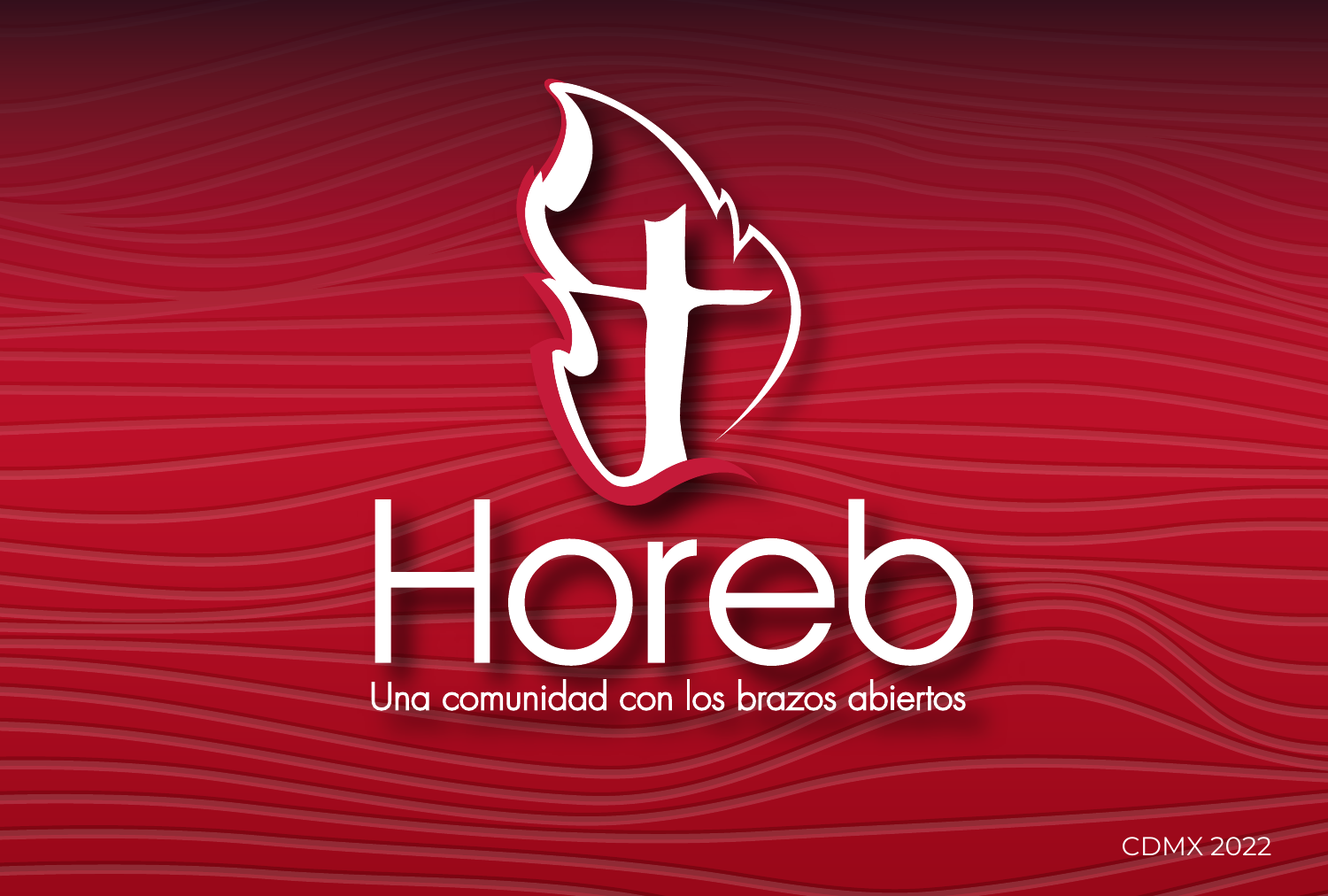

## **CACTIVIDADES POR INTERNET**

| <b>Cultos</b><br><b>Regulares</b> | <b>Miércoles</b><br>$\langle \bigcirc$                         | 7:30 pm                                | 8:00 am<br><b>Iglesia Infantil <b>E</b> Domingo</b>                          |
|-----------------------------------|----------------------------------------------------------------|----------------------------------------|------------------------------------------------------------------------------|
|                                   | <b>Domingo</b>                                                 | 8:00 am<br>10:00 am<br>:Q:<br>12:00 pm | 9:30 am<br><b>Mujeres Horeb <b>E</b> Martes</b>                              |
|                                   |                                                                |                                        | <b>Practienseñanzas</b><br><b>Jueves</b><br>6:00 pm<br><b>Somos Todos</b>    |
| <b>Mensajes</b><br>especiales     | <b>Sábado</b><br>$\langle \widehat{O} \rangle$                 | 12:00 pm)                              | <b>Devocional</b><br>篇<br><b>Jueves</b><br>9:00 pm<br>Matrimonios horeb      |
| <b>Magna Unión</b><br>de Jóvenes  | <b>Domingo</b><br>$\langle \bigcirc$<br><b>Martes y Jueves</b> | 5:30 pm<br>8:00 pm                     | <b>Zarcita</b><br>6:00 pm<br>$\bullet$<br><b>Viernes</b><br>r.<br>para niños |
|                                   |                                                                |                                        | Radio Horeb /<br>Ħ<br>8:30 pm<br>Viernes<br><b>Sin Cubrebocas</b>            |
|                                   | [o]<br>horeb ib                                                | + horebmexico                          | o<br>Zoom<br>radiohoreb<br>horebiglesiabautista                              |

Somos la iglesia de Cristo y nos mantenemos unidos y llenos de fe. Confiemos en Él, sin embargo, seamos responsables y cuidémonos.

El Señor está con nosotros y ha de cuidarnos. La gloria sea para Él.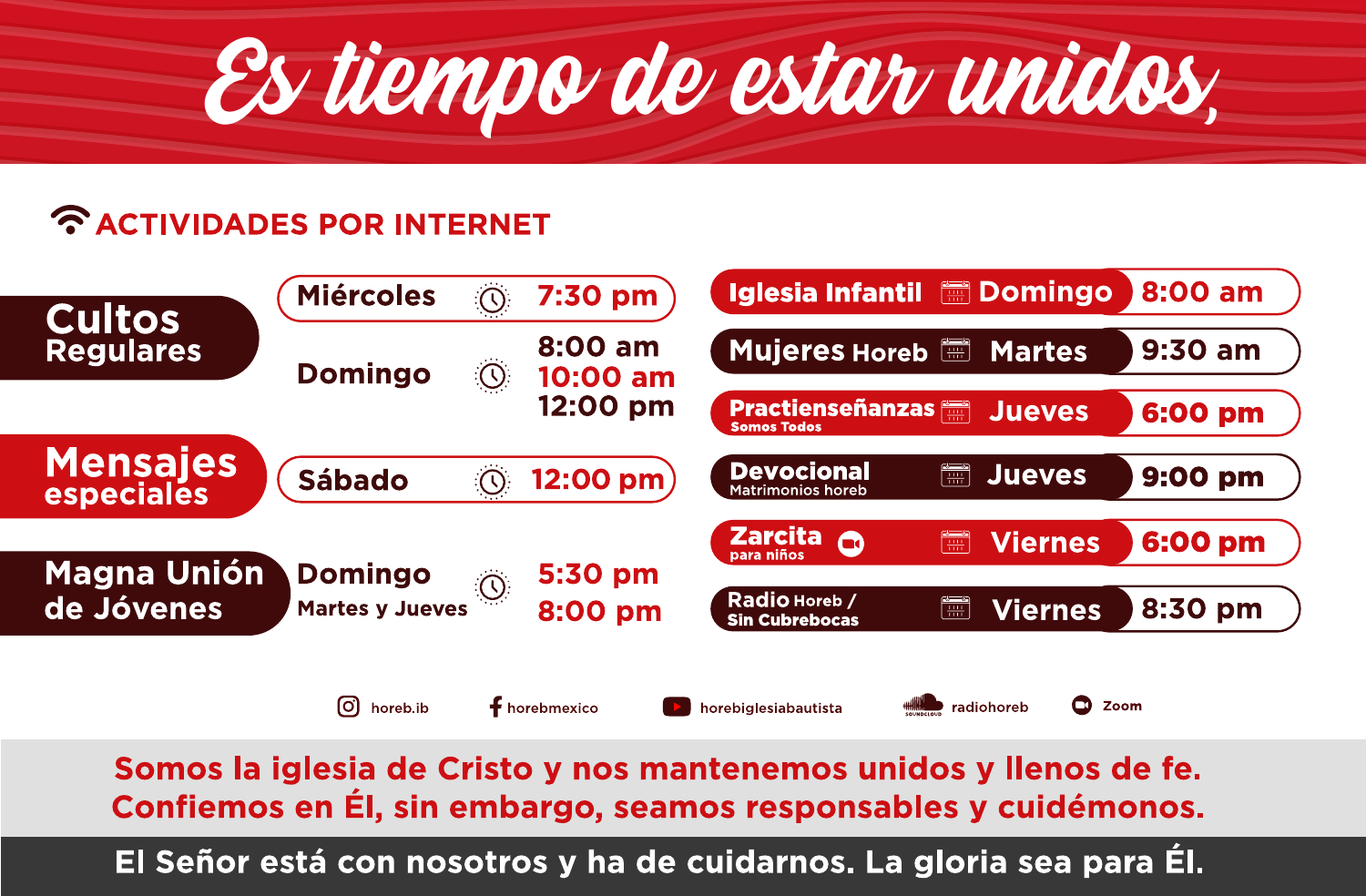

### LA ALEGRÍA DE APRENDER A VIVIR

En la educación típica de nuestra sociedad nos enseñan química, física, matemáticas, incluso cálculo, historia, geografía, biología, español y algún otro idioma, pero a resolver nuestros problemas existenciales, pedir perdón y perdonar, relacionarnos en el noviazgo y el matrimonio, entre otras muchas cosas, lo tenemos que aprender por nuestra cuenta en la vida diaria.

El pasaje que hoy estudiamos nos presenta un camino para que lo hagamos bien. Leamos la Palabra y consideremos algunos factores que nos guían en la tarea de aprender a vivir:

<sup>10</sup> En gran manera me gocé en el Señor de que ya al fin habéis revivido vuestro cuidado de mí; de lo cual también estabais solícitos, pero os faltaba la oportunidad. <sup>11</sup> No lo digo porque tenga escasez, pues he aprendido a contentarme, cualquiera que sea mi situación. <sup>12</sup> Sé vivir humildemente, y sé tener abundancia; en todo y por todo estoy enseñado, así para estar saciado como para tener hambre, así para tener abundancia como para padecer necesidad. <sup>13</sup> Todo lo puedo en Cristo que me fortalece. <sup>14</sup> Sin embargo, bien hicisteis en participar conmigo en mi tribulación. Filipenses 4:10-14

He aquí cinco factores que nos ayudan a aprender a vivir:

#### **EL FACTOR DISCAPACIDAD**

#### <sup>10</sup> En gran manera me gocé en el Señor de que ya al fin habéis revivido vuestro cuidado de mí; de lo cual también estabais solícitos, pero os faltaba la oportunidad.

Recordemos el asunto: Epafrodito es enviado por la Iglesia de Filipos para llevar a Pablo una ofrenda que le ayudará en su sostenimiento. Recordemos que Pablo era un preso domiciliario y necesitaba recursos. No era la primera vez que ellos hacían esto, pero es probable, por el comentario del Apóstol, que habían durado un cierto tiempo sin hacerlo. La acción de ellos y la actitud de Pablo nos dan una hermosa enseñanza.

#### Tener necesidades es una bendición que nos imparte gozo.

Después de este versículo, Pablo nos hablará de la manera como él enfrenta las necesidades de la vida. Sin embargo, ahora mismo podemos notar una cosa: no hay vergüenza en él a causa de la ofrenda que recibió de los cristianos de Filipos, de hecho, hay gozo. Tenemos que reconocer que hay un orgullo malsano en aquel que no reconoce sus necesidades y no acepta ayuda. Pablo se gozó cuando fue objeto de ayuda y sabía que sus necesidades eran una oportunidad dada por Dios para permitir el milagro. Gocémonos de tener necesidades, porque eso nos convierte en personas con el riesgo de ser bendecidas.

#### **EL FACTOR CONTENTAMIENTO**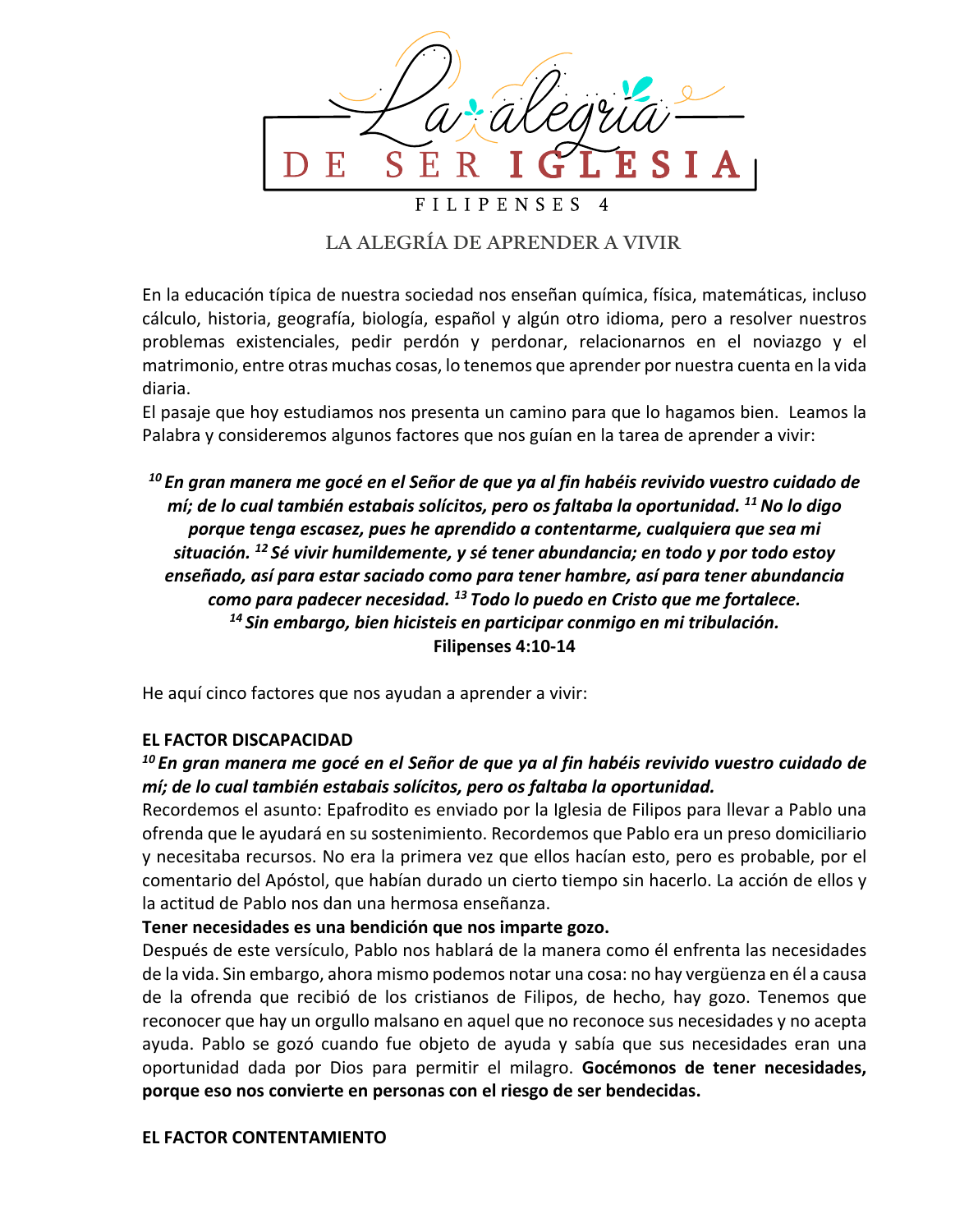$11$  No Io digo porque tenga escasez, pues he aprendido a contentarme, cualquiera que seg mi situación. He aquí un extraordinario principio de vida que debemos aprender: el contentamiento. Podemos definirlo muy sencillamente: la habilidad de estar contento. cualquiera que sea nuestra condición económica. Se trata de la clave y la enseñanza principal del pasaje. Aprender a vivir incluye experimentar el contentamiento, y para aplicar este factor, entendámoslo mejor.

El contentamiento es una disciplina. Pablo nos aclara que todo lo que ha dicho en el versículo anterior, no lo dijo porque se sintiera pobre. Después de la aclaración, nos lanza de golpe el principio que rige su vida y que le permite sentirse próspero en toda circunstancia: he aprendido a contentarme, cualquiera que sea mi situación. Se trata de un acto de voluntad, de una decisión tomada, pero también se trata de una disciplina que se ha convertido en una práctica de su vida diaria. Para entender mejor el principio, hagamos las siguientes declaraciones:

- Lo importante no es cuánto tienes, sino como lo utilizas.
- Lo valioso no es el dinero, sino la clase de vida que decides tener.
- Lo significativo no es lo que te falta sino lo que haces con lo que tienes.

• La cuestión no es la vida que te dan otros, sino la clase de vida que te das a ti mismo. Todo ser humano debe tomar decisiones al respecto. La felicidad no es directamente proporcional al dinero que se tiene, eso lo podemos ver todos los días. Hay millonarios que acusan una gran infelicidad y gente sin posibilidades económicas, que es tan feliz como un potro corriendo libre en el campo. Integremos a nuestra vida la disciplina del contentamiento.

#### EL FACTOR LA ESCUELA DE LA VIDA

### $12$  Sé vivir humildemente, y sé tener abundancia; en todo y por todo estoy enseñado, así para estar saciado como para tener hambre, así para tener abundancia como para padecer necesidad.

En el versículo anterior, Pablo dice: he aprendido a contentarme, ahora nos informa que está viviendo lo que aprendió: Sé vivir... y su escuela ha sido la vida y todos los tipos de experiencia que ha tenido. Esto nos ayuda a entender que el contentamiento es más que una disciplina:

#### El contentamiento es una actitud ante la vida.

Nota: debemos entender una cosa. Este principio del contentamiento no tiene nada que ver con lo que algunos llaman "el pensamiento positivo", ni con la payasada llamada "La ley de la atracción" o supuesto "secreto". Estas herejías dicen que nuestro pensamiento atrae las cosas buenas o malas según pensamos. Estas ideas, nada tienen que ver con lo que dice Pablo, ni en este pasaje ni en los anteriores.

Por ejemplo, nos ha dicho que pensemos en las cosas buenas ¿no es cierto? Y ahora nos dice que él ha tenido escasez. Si él ha tenido un pensamiento positivo, ¿por qué no le ha ido siempre bien? ¿Acaso está en la cárcel porque atrajo maldición a su vida por cosas que pensó o declaró? ¡Absurdo! Lo que nos dice esta enseñanza paulina es lo siguiente: la vida puede permitirnos diferentes tipos de circunstancias, buenas y malas, muchas de las cuales no las provocamos nosotros, pero podemos enfrentarlas todas con el gozo de saber que tienen un propósito de parte de Dios.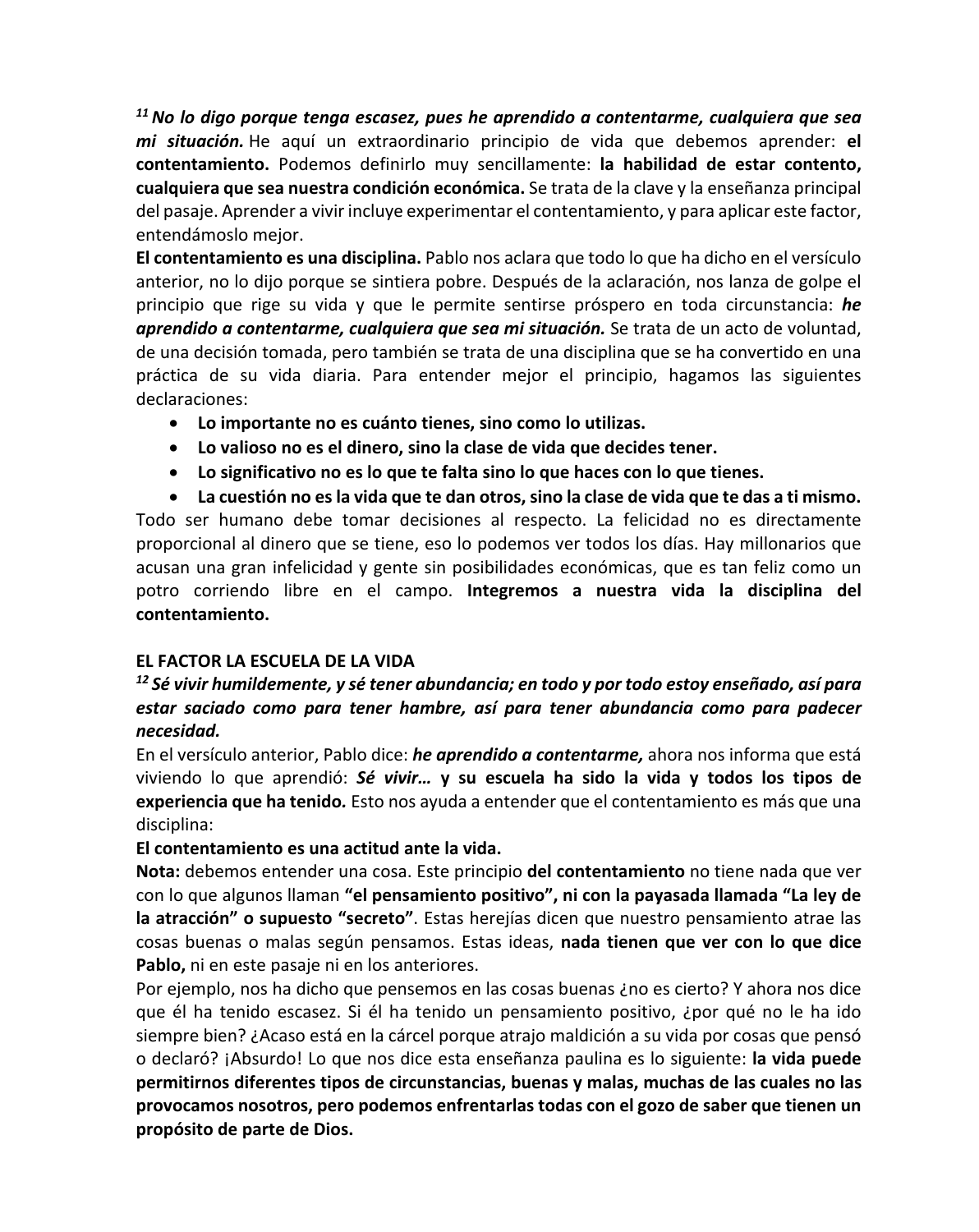El contentamiento no es una varita mágica que cambia las cosas, es una actitud que nos permite enfrentar las cosas que no pueden ser cambiadas, y cambiar con esfuerzo y la gracia de Dios las que sí. El contentamiento no es una energía en el Universo, es una disciplina de nuestro corazón y una disposición para aprender de toda vivencia. Así que: reneguemos menos y trabajemos más, maldigamos menos y oremos más. Integremos a nuestra vida la actitud del contentamiento.

#### **FL FACTOR PODER Y FUFRZA**

#### $13$  Todo lo puedo en Cristo que me fortalece.

Hasta ahora Pablo nos ha dado una extraordinaria enseñanza: jsé vivir! Sé vivir bajo cualquier circunstancia. El tema sigue siendo el contentamiento, y al respecto, este famoso versículo nos dice dos cosas:

Aprender a vivir en contentamiento tiene que ver con posibilidades y no con imposibilidades. No perdamos de vista que, cuando Pablo dice "todo", se refiere a todo tipo de experiencia, buenas y malas. No cometamos el error de interpretar esta enseñanza como una declaración triunfalista, como si se refiriera a que siempre ganaremos, tendremos éxito y conseguiremos lo que nos proponemos. ¡No!, la declaración dice que, aun cuando perdamos, fracasemos o no consigamos lo que nos proponemos, sabremos enfrentarlo, disfrutarlo y estar contentos con eso, entendiendo que hay un propósito.

Así que, el poder del que habla Pablo es el poder de enfrentar la vida tal como es, y eso solo lo podemos hacer por nuestra relación con El Señor.

Esto no lleva a la siguiente idea:

Aprender a vivir en contentamiento tiene que ver con un conocimiento superior.

Sufrir la vida en lugar de disfrutarla, entre otras cosas, tiene que ver con ignorancia. Esta es la razón por la que Job le dijo una palabra dura a su esposa, cuando esta le sugirió maldecir a Dios y morirse, leamos: Y él le dijo: Como suele hablar cualquiera de las mujeres fatuas, has hablado. ¿Qué? ¿Recibiremos de Dios el bien, y el mal no lo recibiremos? En todo esto no pecó Job con sus labios. Job 2:10. Con todo respeto, pero le dijo "bruta", insensata, falta de entendimiento. Pablo tenía un alto conocimiento, una profunda verdad capturaba su corazón y por ello experimentó esa clase de vida: El Señor Jesucristo estaba con él. Si alguien sabe esto, ¿cómo no habría de enfrentar con alegría toda circunstancia? Tenemos que decir que, los amargados son también ignorantes. Y en el caso de los que conocemos esa verdad, y hasta podemos citar este pasaje de memoria, y no lo vivimos, la cosa es más grave, no ignorancia, pero sí necedad.

Integremos a nuestra vida el poder y la sabiduría del contentamiento.

#### **EL FACTOR COMUNIDAD**

## <sup>14</sup> Sin embargo, bien hicisteis en participar conmigo en mi tribulación.

#### Tener bendiciones de Dios es una oportunidad para compartir.

Una carta como la de Pablo a los Filipenses, es la mitad de un diálogo. No sabemos lo que la otra parte dijo o pensó, tan solo lo sospechamos por la respuesta de la carta. Sin embargo, déjenme imaginarme una reunión en la iglesia de Filipos:

Es tarde, el sol está cayendo y la mayoría de la gente se recluye en sus casas. Un hombre y su familia caminan apresurados, subiendo por una calle inclinada rumbo al aposento que la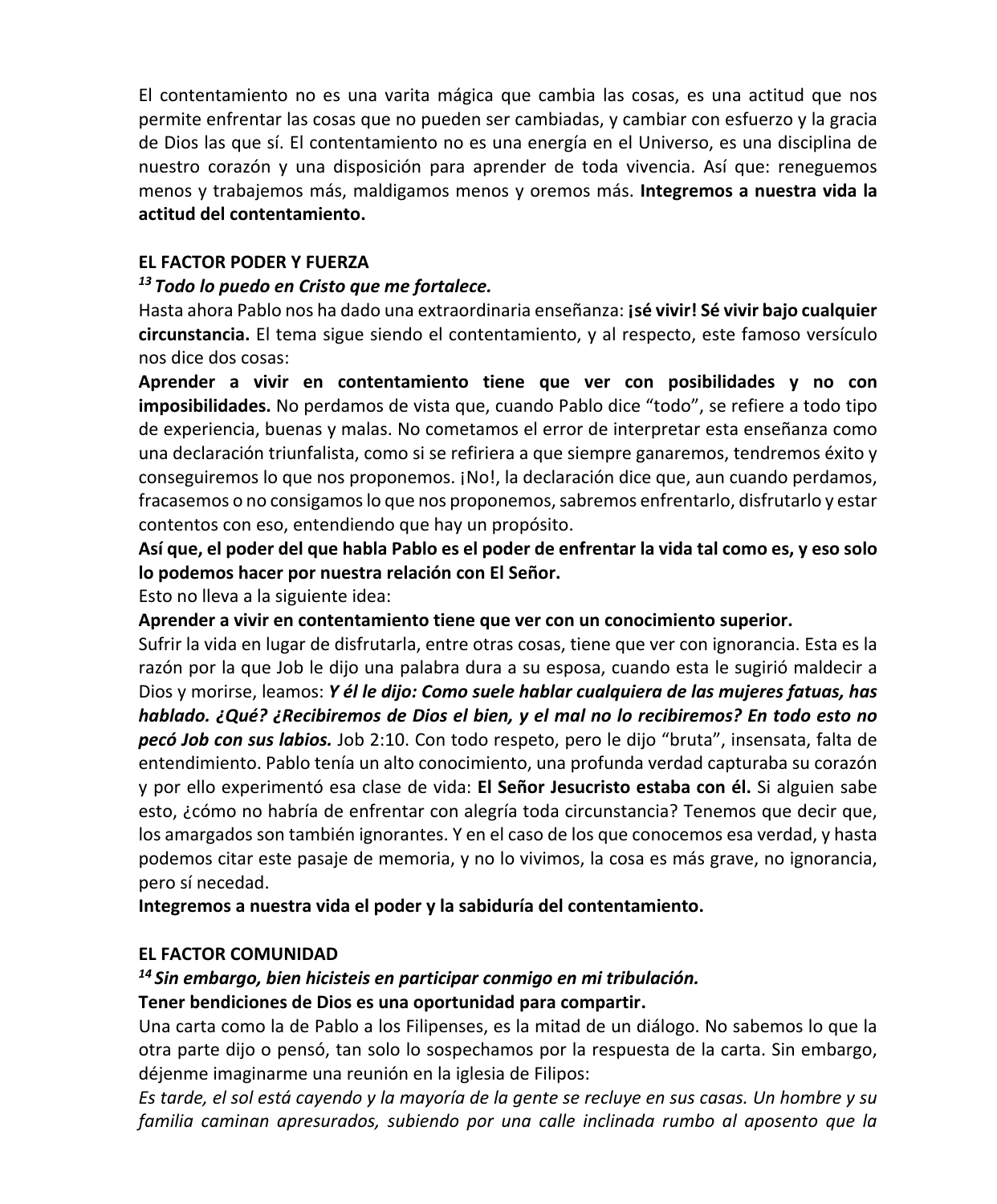hermana Evodia les presta para reunirse. En el camino, otras familias se les unen, se saludan, los niños se abrazan y los hombres se ponen de acuerdo en lo que van a hacer en la reunión. Son una comunidad de fe. Cuando llegan, ya son muchos. Algunos son nuevos y hay gozo en la comunidad por la presencia de todos. La hermana Sintique, que es quien mejor canta, los guía a todos en un hermoso Salmo, Epafrodito ora y, después de eso, el joven Pastor principiante comparte la Palabra. En su sermón, recuerda las enseñanzas que transformaron sus vidas, y con ellos, recuerda a un misionero: un Apóstol llamado Pablo. Mientras pronuncia su nombre, se le hace un nudo en la garganta y hasta derrama una lágrima, porque recuerda que está preso en Roma por predicar el evangelio. Después del sermón, mismo que todos han recibido con fe, cantan de nuevo y se disponen a compartir los alimentos. Antes de que la hermana Evodia de la orden a su familia de que sirvan los platos, Epafrodito interrumpe y les dice a todos: "Hemos aprendido que el amor es lo más importante, y también recordamos que fue Pablo quien nos habló del amor de Dios. Hace tiempo que no sabemos nada de él, y hace mucho que no compartimos nada con él". El Pastor lo interrumpe y le dice: "¿qué sugiere usted hermano?". Epafrodito continúa: "Pido que juntemos una ofrenda de amor y se la hagamos llegar". Todos aplauden y hacen afirmaciones de aceptación. Sin votación, sin discusiones y sin pleito, el Pastor dice: "Me parece perfecto, ahora mismo iniciamos una colecta para bendecir a nuestro hermano Pablo, y añadiremos una cantidad de lo que hemos reunido de los diezmos y ofrendas". La hermana Evodia le dice a la hermana anfitriona que también es la tesorera: "hágase cargo de juntar la ayuda y en su momento se la haremos llegar. Solo queda un asunto qué solucionar, ¿quién se la hará llegar?". La hermana Sintique dice: "No hay nadie más preocupado por Pablo que Epafrodito, yo creo que él puede ir a visitarlo, a llevarle la ayuda y a colaborar con él durante algún tiempo". Epafrodito rompe a llorar de gratitud y todos entienden que ha aceptado la misión. Durante varios meses, la iglesia junta una ofrenda que finalmente ponen en las manos de uno de los mejores amigos de Pablo, hijo espiritual y amigo entrañable. Toda la iglesia está presente, incluso los niños, cuando en un abrazo de amor y fe, despiden al mensajero y lo encomiendan en oración a Dios. La iglesia no es rica o poderosa en lo económico, pero se siente millonaria en amor y en ganas de compartir. Y bendicen a Dios por tener como amigo, Pastor, Predicador, Maestro y Apóstol al hermano Pablo.

Ningún ser humano está completo. Todos somos discapacitados, porque no tenemos todas las capacidades humanas, pero, en vista de que unos tenemos unas y otro otras capacidades, nos complementamos y eso representa una gran bendición. Aprender a vivir, tiene que ver con entender y disfrutar esta realidad. Nos hace falta amor para compartir, y nos hace muchísimo amor y humildad para recibir. Alegrémonos de tener quien nos bendiga y alguien a quien bendecir.

#### **DESAFÍO A LA VIDA**

Repasemos lo que hemos aprendido:

El factor discapacidad nos hace susceptibles de ser ayudados, completados, bendecidos.

El factor contentamiento nos permite ser felices.

El factor la escuela de la vida nos ayuda a aprender a enfrentar lo que sea.

El factor poder y fuerza es la clave de la vida. Podemos porque conocemos al Señor.

El factor comunidad nos hace susceptibles de ser usados para ayudar a otros.

Solo tenemos una vida, sería muy bueno que la viviéramos bien.

#### Experimentemos la alegría de aprender a vivir